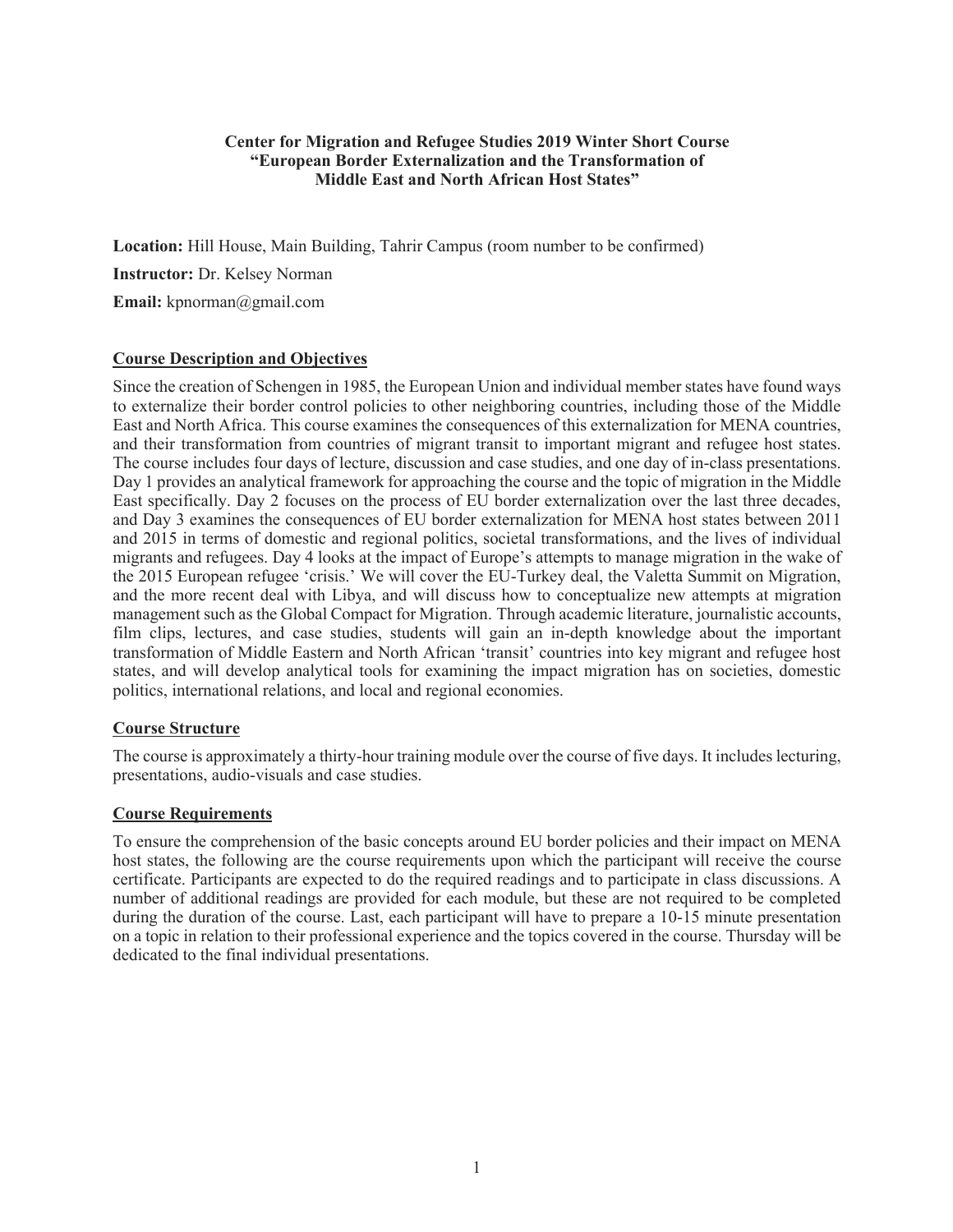# **Course Schedule and Readings**

## **Day 1: Sunday January 20, 2019**

#### **Key concepts and theories for studying international migration**

**Morning focus questions:** How do different scholars approach the topic of international migration? What are different ways to research this phenomenon? How does migration complicate the concepts of citizenship and sovereignty? Why do states want to regulate migration?

**Afternoon focus questions:** What makes the Middle East unique in terms of state structures, cultures, histories and borders? How should this influence the way we look at migration in the region? What historical migrations in the Middle East are important for understanding modern movements?

| Time          | Session                                                  |
|---------------|----------------------------------------------------------|
| 09:30-10:30   | Introduction of the course and of participants           |
| $10:30-11:00$ | Coffee Break                                             |
| $11:00-13:00$ | Theories for studying migration and migration governance |
| $13:00-14:00$ | Lunch                                                    |
| $14:00-15:30$ | Migration and displacement in the Middle East            |
| 15:30-15:45   | Coffee Break                                             |
| 15:45-16:30   | Wrap-up and Discussion                                   |

## *Required Reading*

Introduction and Chapter 1 from: Chatty, Dawn. (2010) *Displacement and Dispossession in the Modern Middle East*. Cambridge: Cambridge University Press.

## *Further Reading*

Abu-Sahlieh, Sami A. Aldeeb. 1996. "The Islamic Conception of Migration." *International Migration Review* 30 (1): 35–57.

Betts, Alexander. 2008. "North-South Cooperation in the Refugee Regime: The Role of Linkages." *Global Governance* 14 (2): 157–78.

Castles, Stephen, Mark J. Miller, and Hein de Haas. 2003. *The Age of Migration*. 3rd ed. London: Palgrave Macmillan.

Rudolph, Christopher. 2003. "Security and the Political Economy of International Migration." *The American Political Science Review* 97 (4): 603–20.

De Haas, Hein. 2010. "The Internal Dynamics of Migration Processes: A Theoretical Inquiry." *Journal of Ethnic and Migration Studies* 36 (10): 1587–1617.

Messina, Anthony M., and Gallya Lahav. 2006. *The Migration Reader: Exploring Politics and Policies*. London, Lynne Rienner Publishers.

Betts, Alexander. 2010. "Introduction: Global Migration Governance." In *Global Migration Governance*, 1–33. Oxford: Oxford University Press.

Meyers, Eytan. 2004. *International Immigration Policy: A Theoretical and Comparative Analysis*. 1st ed. New York: Palgrave Macmillan.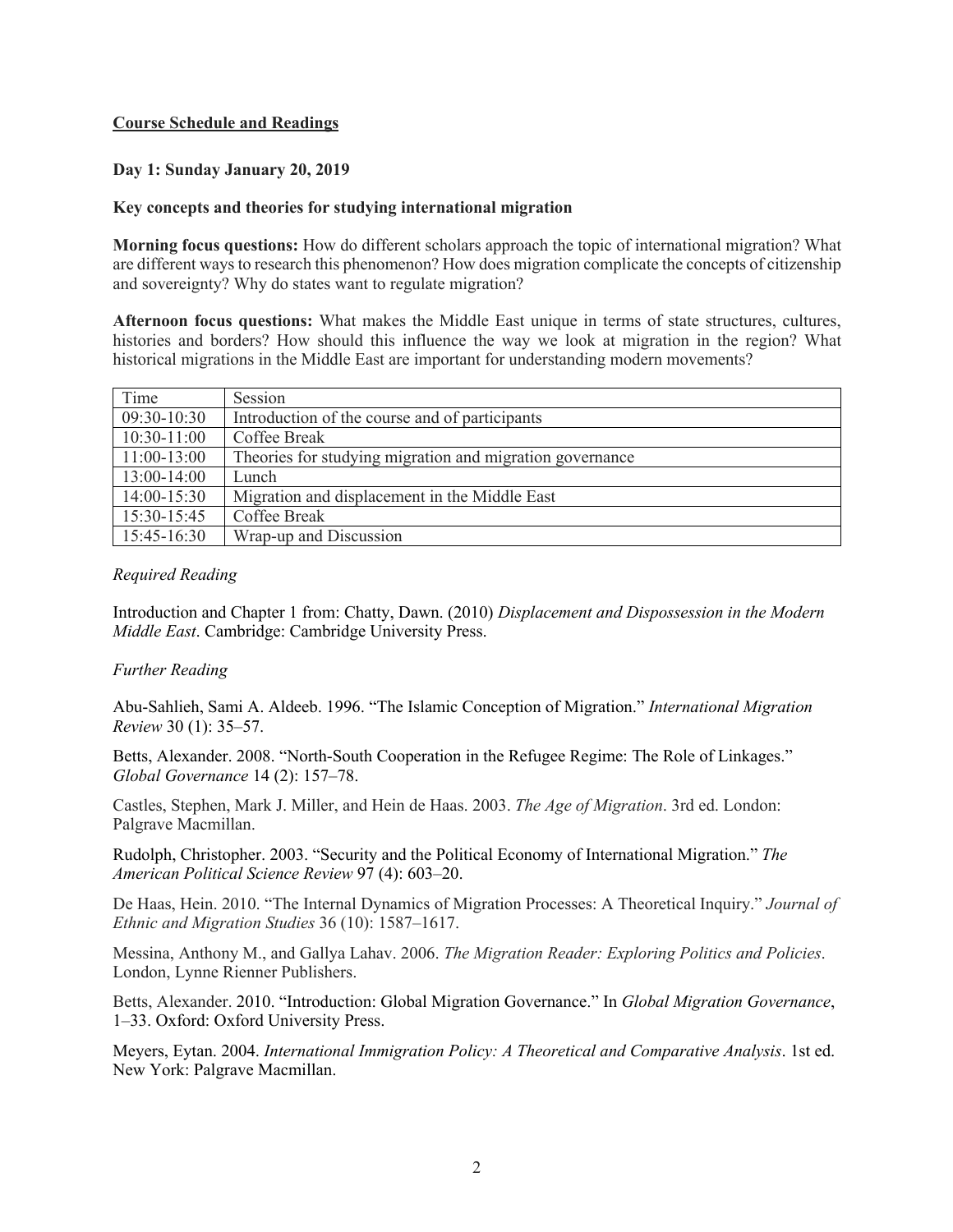Koopmans, Ruud, and Ines Michalowski. 2016. "Why Do States Extend Rights to Immigrants? Institutional Settings and Historical Legacies Across 44 Countries Worldwide." *Comparative Political Studies*, 1–34.

Joppke, Christian. 1998. "Why Liberal States Accept Unwanted Immigration." *World Politics* 50 (2): 266–93.

Castles, Stephen. 2004. "The Factors That Make and Unmake Migration Policies." *International Migration Review* 38 (3): 852–84.

## **Day 2: Monday January 21, 2019**

#### **Mixed migration & EU border externalization**

**Focus questions:** What is 'Fortress Europe'? What measures has the EU taken to fortify and externalize its borders since the creation of the Schengen Area? What are the processes and agreements through which the EU attempts to influence countries of its periphery?

| Time          | Session                                      |
|---------------|----------------------------------------------|
| 09:30-10:30   | Creation of the Schengen Area                |
| $10:30-11:00$ | Coffee Break                                 |
| $11:00-13:00$ | Methods of externalizing EU borders          |
| 13:00-14:00   | Lunch                                        |
| 14:00-15:30   | Case Study: Morocco and Turkey in comparison |
| 15:30-15:45   | Coffee Break                                 |
| $15:45-16:30$ | Wrap-up and Discussion                       |

## *Required Reading*

European Commission. 2014. "Global Approach to Migration and Mobility." European Commission: Migration and Home Affairs. https://ec.europa.eu/home-affairs/what-we-do/policies/internationalaffairs/global-approach-to-migration\_en (explore the website)

Council of Europe. 2015. "Countries of Transit: Meeting New Migration and Asylum Challenges." Council of Europe Parliamentary Assembly Resolution 2073. http://www.refworld.org/pdfid/5669613e4.pdf.

Wolff, Sarah. 2014. "The Politics of Negotiating Readmission Agreements: Insights from Morocco and Turkey." *European Journal of Migration and Law* 16(1): 69–95.

## *Further Reading*

Adepoju, Aderanti, Femke van Noorloos, and Annelies Zoomers. 2010. "Europe's Migration Agreements with Migrant-Sending Countries in the Global South: A Critical Review." *International Migration* 48 (3): 43–75.

Collyer, Michael. 2016. "Geopolitics as a Migration Governance Strategy: European Union Bilateral Relations with Southern Mediterranean Countries." *Journal of Ethnic and Migration Studies* 42 (4): 606– 24.

Geddes, Andrew. 2005. "Europeanisation Goes South: The External Dimension of EU Migration and Asylum Policy." *Zeitschrift Für Staats- Und Europawissenschaften (ZSE) / Journal for Comparative Government and European Policy* 3 (2): 275–93.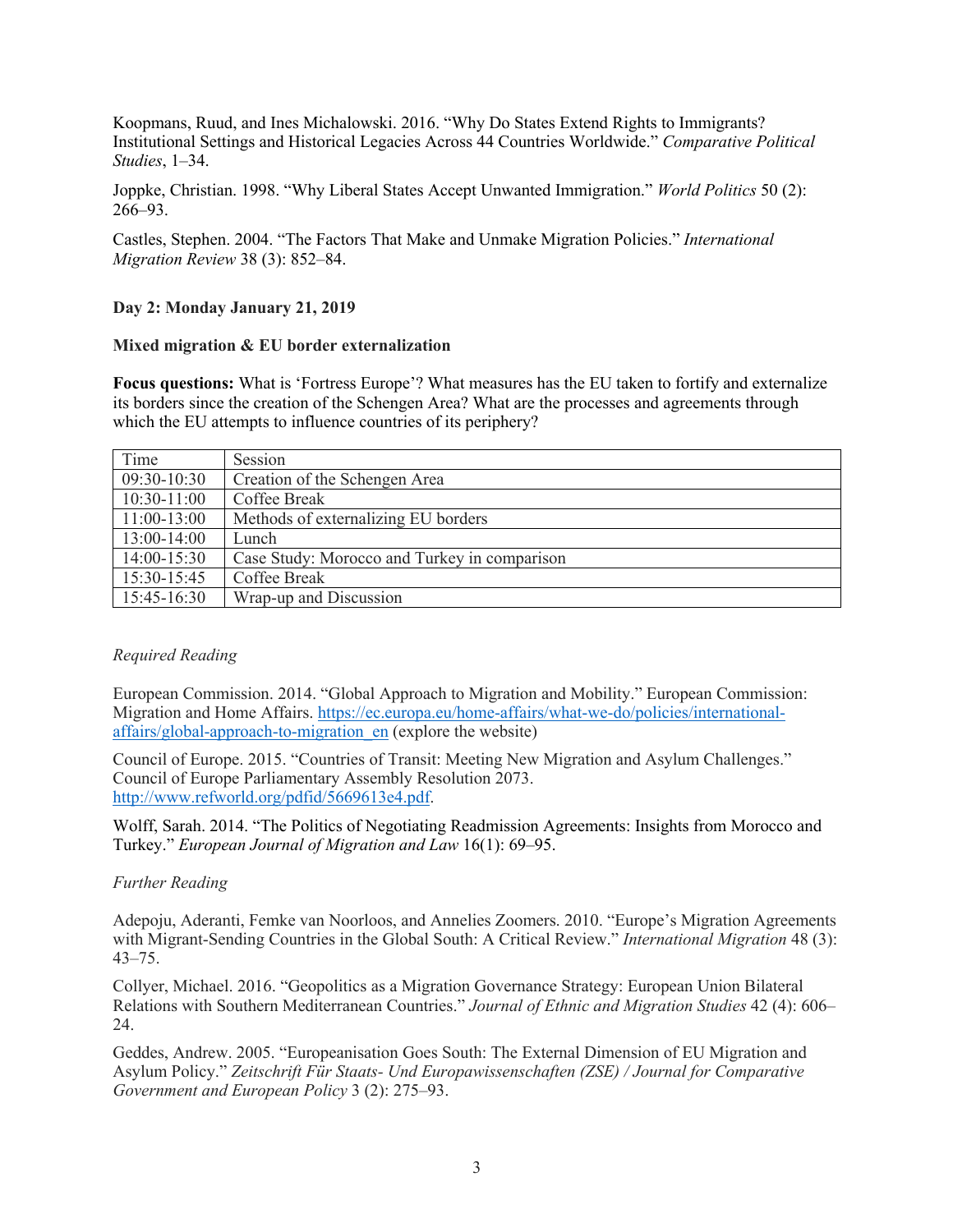Guiraudon, Virginie. 2000. "European Integration and Migration Policy: Vertical Policy-Making as Venue Shopping." *JCMS: Journal of Common Market Studies* 38 (2): 251–71.

Lavenex, Sandra, and Frank Schimmelfennig. 2009. "EU Rules Beyond EU Borders: Theorizing External Governance in European Politics." *Journal of European Public Policy* 16 (6): 791–812.

Lavenex, Sandra. 2007. "The External Face of Europeanization: Third Countries and International Organizations." In *The Europeanization of National Policies and Politics of Immigration: Between Autonomy and the European Union*, 246–64. London : New York: Palgrave Macmillan.

Wolff, Sarah. 2015. "Migration and Refugee Governance in the Mediterranean: Europe and International Organisations at a Crossroads." *IAI Working Papers*.

Geiger, Martin, and Antoine Pécoud. 2010. "The Politics of International Migration Management." In *The Politics of International Migration Management*, 1–21. Basingstoke: Palgrave Macmillan.

Tokuzlu, Lami Bertan. 2010. "Burden-Sharing Games for Asylum Seekers Between Turkey and the European Union." *EUI Working Papers, Robert Schuman Centre for Advanced Studies.* http://www.eui.eu/RSCAS/Publications/

#### **Day 3: Tuesday January 22, 2019**

#### **The Impact of EU externalization for MENA states**

**Focus Questions:** How have EU border and migration policies impacted countries in the Middle East and North Africa? What kind of policies do MENA states develop to manage new patterns of settlement? What are the consequences for individual migrants and refugees?

| Time          | Session                                                             |
|---------------|---------------------------------------------------------------------|
| 09:30-10:30   | Non-policy as policy: state responses to new patterns of settlement |
| $10:30-11:00$ | Coffee Break                                                        |
| $11:00-13:00$ | Life for migrants and refugees in 'transit' states                  |
| 13:00-14:00   | Lunch                                                               |
| $14:00-15:30$ | Activity (TBD)                                                      |
| 15:30-15:45   | Coffee Break                                                        |
| 15:45-16:30   | Wrap-up and discussion                                              |

#### *Required Reading*

Norman, Kelsey P. "Introduction," from *Reluctant Reception: Understanding Host State Migration & Refugee Policy in Mediterranean 'Transit' Countries.*

#### *Further Reading*

Boubakri, Hassan. 2013. "Revolution and International Migration in Tunisia." *Migration Policy Centre (MPC) Research Report 2013/14*, Robert Schuman Centre for Advanced Studies, San Domen. http://www.migrationpolicycentre.eu/docs/MPC-RR-2013-04.pdf.

Fargues, Philippe. 2009. "Work, Refuge, Transit: An Emerging Pattern of Irregular Immigration South and East of the Mediterranean." *International Migration Review* 43 (3): 544–77.

Grabska, Katarzyna. 2006. "Marginalization in Urban Spaces in the Global South: Urban Refugees in Cairo." *Journal of Refugee Studies* 19 (3): 287–307.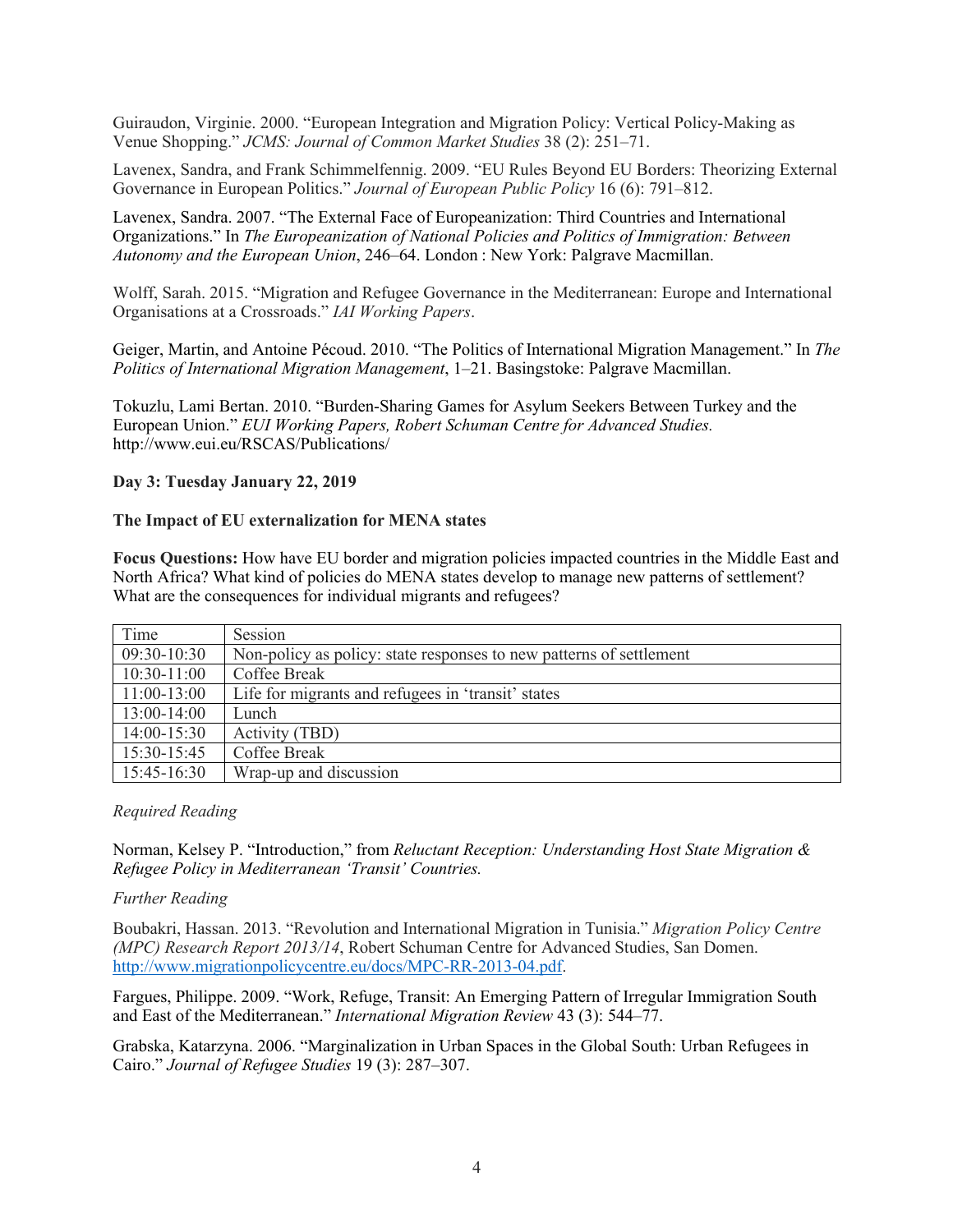Kirisci, Kirişçi. 2003. "Turkey: A Transformation from Emigration to Immigration." *Migration Policy Institute*. http://www.migrationpolicy.org/article/turkey-transformation-emigration-immigration.

Mourad, Lama. 2017. "'Standoffish' Policy-making: Inaction and Change in the Lebanese Response to the Syrian Displacement Crisis." *Middle East Law and Governance* 9 (3).

Natter, Katharina. 2018. "Rethinking Immigration Policy Theory beyond 'Western Liberal Democracies.'" *Comparative Migration Studies* 6 (1).

Norman, Kelsey P. 2016. "Between Europe and Africa: Morocco as a Country of Immigration." *Journal of the Middle East and Africa* 7 (4): 421–39.

#### **Day 4: Wednesday January 23, 2019**

#### **The 2015 'crisis' and Europe's response**

**Morning Focus Questions:** When did the European refugee crisis begin, and what factors led to it? How is the European refugee crisis different from the Syrian refugee crisis? How has Europe responded to the refugee crisis? Could Europe have had a different response? What changed in terms of Europe's policies toward neighboring countries post-2015 and what has remained the same?

**Afternoon Focus Questions:** How have MENA host states used the European refugee crisis to renegotiate power structures through migration diplomacy?

| Time          | Session                                                           |
|---------------|-------------------------------------------------------------------|
| 09:30-10:30   | The 2015 refugee 'crisis' and new means of EU burden-shifting     |
| $10:30-11:00$ | <b>Coffee Break</b>                                               |
| $11:00-13:00$ | Renegotiating North-South power relations                         |
| $13:00-14:00$ | Lunch                                                             |
| $14:00-15:30$ | Avenues forward? The Global Compact and international cooperation |
| 15:30-15:45   | Coffee Break                                                      |
| $15:45-16:30$ | Wrap-up and discussion                                            |

#### *Required Reading*

Arar, Rawan, Lisel Hintz and Kelsey P. Norman. (2016). "The Real Refugee Crisis is in the Middle East, Not Europe." *The Monkey Cage Blog for The Washington Post* May 14, 2016. Available at: https://www.washingtonpost.com/news/monkey-cage/wp/2016/05/14/the-real-refugee-crisis-is-in-themiddle-east-not-europe/?utm\_term=.67083b32f433

Arar, Rawan. 2017. "The New Grand Compromise: How Syrian Refugees Changed the Stakes in the Global Refugee Assistance Regime." *Middle East Law and Governance* 9 (3): 298–312.

Collett, Elizabeth, and Camille Le Coz. 2018. "After the Storm: Learning from the EU Response to the Migration Crisis." *Migration Policy Institute Europe*. file:///Applications/EUCrisisResponse\_FINALWEB.pdf (if you're pressed for time, just read the Executive Summary)

Global Compact for Migration. 2018. "Global Compact for Safe, Orderly and Regular Migration: Final Draft." https://refugeesmigrants.un.org/sites/default/files/180711 final\_draft\_0.pdf